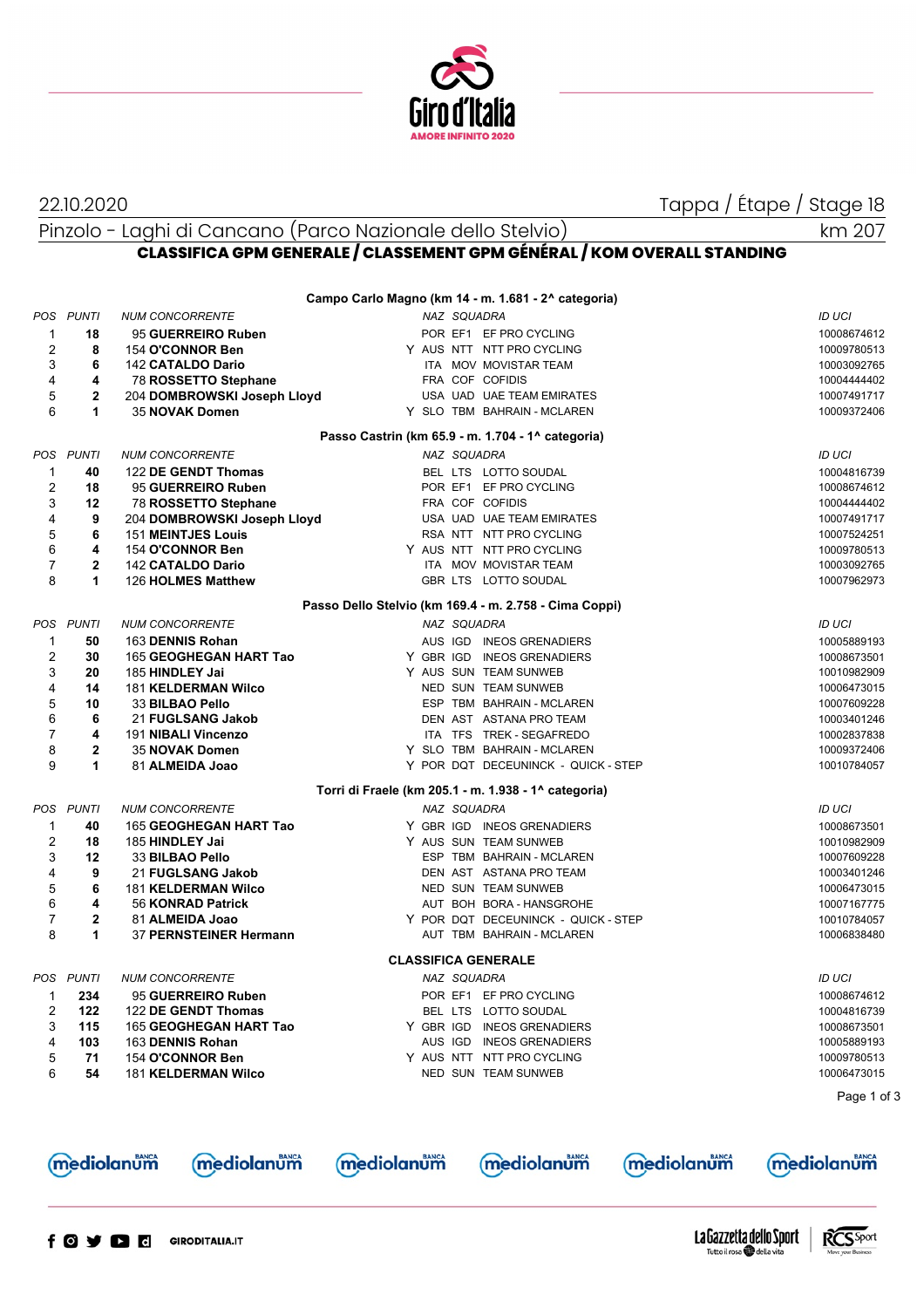

## 22.10.2020 Tappa / Étape / Stage 18

Pinzolo - Laghi di Cancano (Parco Nazionale dello Stelvio)

## **CLASSIFICA GPM GENERALE / CLASSEMENT GPM GÉNÉRAL / KOM OVERALL STANDING**

| 7  | 52             | 185 HINDLEY Jai                  |  | Y AUS SUN TEAM SUNWEB                   | 10010982909 |
|----|----------------|----------------------------------|--|-----------------------------------------|-------------|
| 8  | 48             | 164 GANNA Filippo                |  | Y ITA IGD INEOS GRENADIERS              | 10009164056 |
| 9  | 45             | 162 CASTROVIEJO NICOLAS Jonathan |  | ESP IGD INEOS GRENADIERS                | 10004617180 |
| 10 | 40             | 92 CAICEDO Jonathan              |  | ECU EF1 EF PRO CYCLING                  | 10009484358 |
| 11 | 39             | <b>15 PELLAUD Simon</b>          |  | SUI ANS ANDRONI GIOCATTOLI - SIDERMEC   | 10007518894 |
| 12 | 33             | 126 HOLMES Matthew               |  | GBR LTS LOTTO SOUDAL                    | 10007962973 |
| 13 | 33             | 21 FUGLSANG Jakob                |  | DEN AST ASTANA PRO TEAM                 | 10003401246 |
| 14 | 31             | 61 ZAKARIN IInur                 |  | RUS CCC CCC TEAM                        | 10005501496 |
| 15 | 26             | 102 FRANKINY Kilian              |  | SUI GFC GROUPAMA - FDJ                  | 10008672790 |
| 16 | 25             | 33 BILBAO Pello                  |  | ESP TBM BAHRAIN - MCLAREN               | 10007609228 |
| 17 | 22             | <b>128 VANHOUCKE Harm</b>        |  | Y BEL LTS LOTTO SOUDAL                  | 10014276865 |
| 18 | 20             | 155 POZZOVIVO Domenico           |  | ITA NTT NTT PRO CYCLING                 | 10002692540 |
| 19 | 20             | 8 WARBASSE Lawrence              |  | USA ALM AG2R LA MONDIALE                | 10006003270 |
| 20 | 18             | 38 TRATNIK Jan                   |  | SLO TBM BAHRAIN - MCLAREN               | 10006486452 |
| 21 | 18             | 218 ZARDINI Edoardo              |  | ITA THR VINI ZABU' - BRADO - KTM        | 10005658114 |
| 22 | 18             | <b>142 CATALDO Dario</b>         |  | ITA MOV MOVISTAR TEAM                   | 10003092765 |
| 23 | 16             | 98 WHELAN James                  |  | Y AUS EF1 EF PRO CYCLING                | 10046251200 |
| 24 | 16             | 78 ROSSETTO Stephane             |  | FRA COF COFIDIS                         | 10004444402 |
| 25 | 15             | 51 SAGAN Peter                   |  | SVK BOH BORA - HANSGROHE                | 10005460373 |
| 26 | 15             | 191 NIBALI Vincenzo              |  | ITA TFS TREK - SEGAFREDO                | 10002837838 |
| 27 | 15             | 37 PERNSTEINER Hermann           |  | AUT TBM BAHRAIN - MCLAREN               | 10006838480 |
| 28 | 15             | 202 BJERG Mikkel                 |  | Y DEN UAD UAE TEAM EMIRATES             | 10015825936 |
| 29 | 12             | 81 ALMEIDA Joao                  |  | Y POR DQT DECEUNINCK - QUICK - STEP     | 10010784057 |
| 30 | 11             | 57 MAJKA Rafal                   |  | POL BOH BORA - HANSGROHE                | 10005380450 |
| 31 | 11             | 204 DOMBROWSKI Joseph Lloyd      |  | USA UAD UAE TEAM EMIRATES               | 10007491717 |
| 32 | 11             | 216 VAN EMPEL Etienne            |  | NED THR VINI ZABU' - BRADO - KTM        | 10008653592 |
| 33 | 10             | <b>3 BOUCHARD Geoffrey</b>       |  | FRA ALM AG2R LA MONDIALE                | 10011942704 |
| 34 | 8              | 56 KONRAD Patrick                |  | AUT BOH BORA - HANSGROHE                | 10007167775 |
| 35 | 8              | <b>151 MEINTJES Louis</b>        |  | RSA NTT NTT PRO CYCLING                 | 10007524251 |
| 36 | 8              | <b>7 VENDRAME Andrea</b>         |  | ITA ALM AG2R LA MONDIALE                | 10009392412 |
| 37 | 8              | 141 CARRETERO Hector             |  | Y ESP MOV MOVISTAR TEAM                 | 10015833818 |
| 38 | 8              | 213 FRAPPORTI Marco              |  | ITA THR VINI ZABU' - BRADO - KTM        | 10004501891 |
| 39 | 8              | 112 BRANDLE Matthias             |  | AUT ISN ISRAEL START - UP NATION        | 10005391564 |
| 40 | $\overline{7}$ | 115 DOWSETT Alex                 |  | GBR ISN ISRAEL START - UP NATION        | 10004881508 |
| 41 | $\overline{7}$ | 148 VILLELLA Davide              |  | ITA MOV MOVISTAR TEAM                   | 10008700880 |
| 42 | 6              | 63 DE LA PARTE Victor            |  | ESP CCC CCC TEAM                        | 10007452816 |
| 43 | 6              | 75 HANSEN Jesper                 |  | DEN COF COFIDIS                         | 10006828174 |
| 44 | 6              | 167 PUCCIO Salvatore             |  | ITA IGD INEOS GRENADIERS                | 10005587887 |
| 45 | 6              | 67 ROSSKOPF Joseph               |  | USA CCC CCC TEAM                        | 10006002967 |
| 46 | 6              | <b>16 RAVANELLI Simone</b>       |  | Y ITA ANS ANDRONI GIOCATTOLI - SIDERMEC | 10010086970 |
| 47 | 6              | 12 BISOLTI Alessandro            |  | ITA ANS ANDRONI GIOCATTOLI - SIDERMEC   | 10005390958 |
| 48 | 5              | 11 BAIS Mattia                   |  | Y ITA ANS ANDRONI GIOCATTOLI - SIDERMEC | 10013879771 |
| 49 | 5              | 145 SAMITIER Sergio              |  | Y ESP MOV MOVISTAR TEAM                 | 10015982954 |
| 50 | 5              | 146 SEPULVEDA Eduardo            |  | ARG MOV MOVISTAR TEAM                   | 10006564860 |
| 51 | 4              | 93 CLARKE Simon                  |  | AUS EF1 EF PRO CYCLING                  | 10003032949 |
| 52 | 4              | 86 KNOX James                    |  | Y GBR DQT DECEUNINCK - QUICK - STEP     | 10009966530 |
| 53 | 4              | 168 SWIFT Ben                    |  | GBR IGD INEOS GRENADIERS                | 10004563327 |
| 54 | 4              | 187 OOMEN Sam                    |  | Y NED SUN TEAM SUNWEB                   | 10008688352 |
| 55 | 4              | <b>32 BATTAGLIN Enrico</b>       |  | ITA TBM BAHRAIN - MCLAREN               | 10005467447 |
|    |                |                                  |  |                                         | Page 2 of 3 |
|    |                |                                  |  |                                         |             |
|    |                |                                  |  |                                         |             |





mediolanum

**mediolanum** 

**mediolanum**